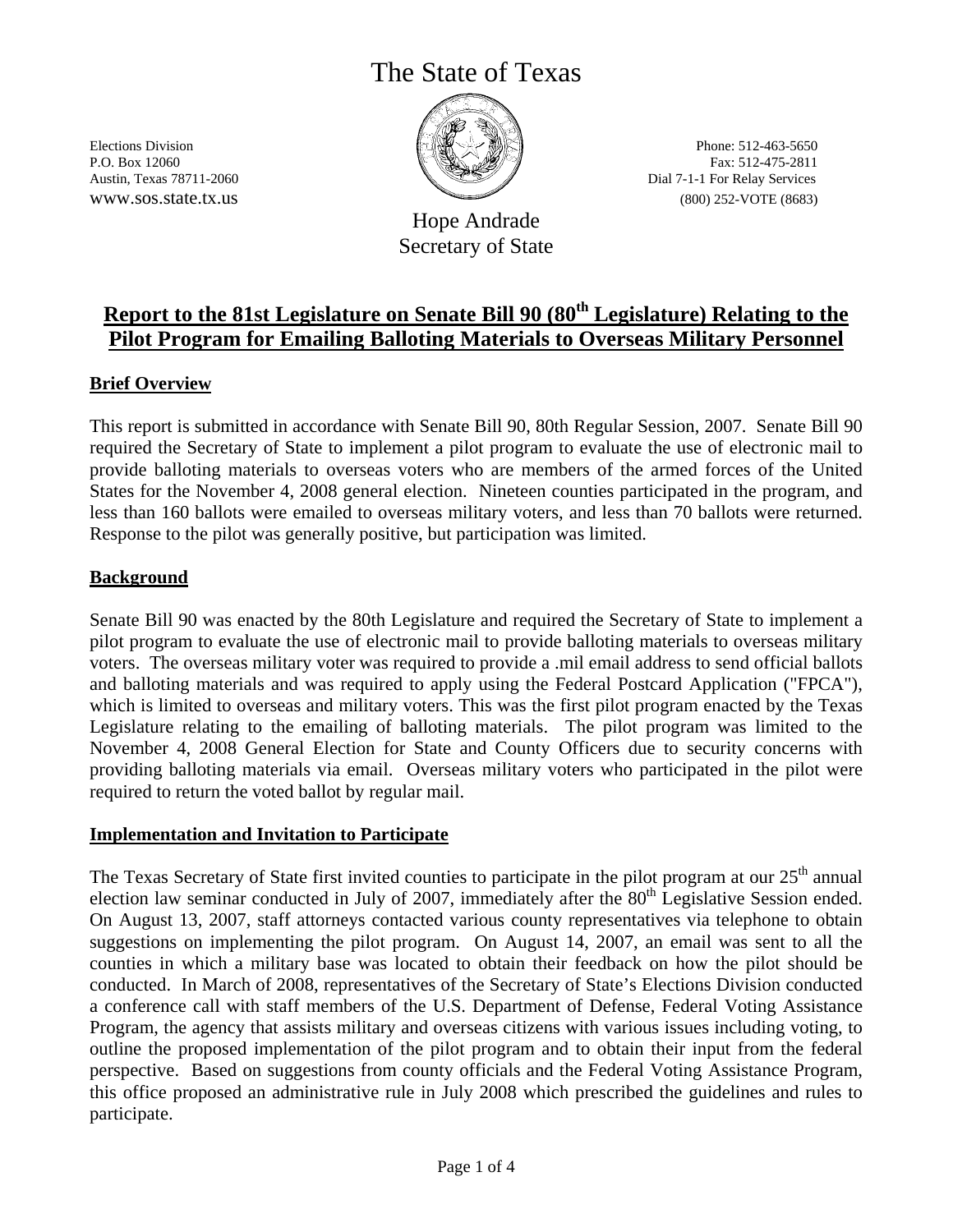During the Secretary of State's  $26<sup>th</sup>$  annual election law seminar conducted in July of 2008, our office reviewed the administrative rules with the county officials and again encouraged counties to participate in the pilot. Also in July, we sent a memorandum to each of the 254 county election officials and county judges outlining the program, the procedures for implementation and a reminder of the requirement to notify our office if they wished to participate; the memo included the form for participating in the program. The proposed administrative rule went into effect on September 11, 2008. The administrative rule outlined issues such as (1) deadlines for the military personnel to make requests for emailed balloting materials, (2) procedures on how to get the appropriate balloting materials, signature sheet and envelopes to the voters via email, (3) procedures on how to process the balloting materials upon receipt, and (4) guidelines for acceptance or rejection of the ballot by the early voting ballot board. In October of 2008 after numerous last minute attempts to increase county participation, a memo was mailed to each of the 17 counties that agreed to participate in the pilot, and it included further details in response to questions from the counties, along with a frequently-askedquestion section and the signature sheet needed to be completed by the military personnel. We note that two counties were added after the September  $5<sup>th</sup>$  deadline, bringing the total number of participating counties to 19. Attached are the adopted rules and correspondence sent to the county officials as described above.

# **Report from Participating Counties**

The nineteen counties that participated are:

| Bexar           | <b>Nueces</b> |
|-----------------|---------------|
| <b>Brazoria</b> | Robertson     |
| <b>Brown</b>    | Tarrant       |
| Cooke           | Taylor        |
| Collin          | Tom Green     |
| Dallas          | Travis        |
| El Paso         | Victoria      |
| Harris          | Wichita       |
| Kaufman         | Zavala        |
| Lubbock         |               |

To assess the success of the pilot, after the November 4, 2008 general election, the Secretary of State sent an electronic communication to the participating counties asking the following questions:

- 1. How did you publicize the pilot program? (For example, press conference, outreach to local media, posting information on county website.)
- 2. Did you feel as if voters knew about the program?
- 3. How many voters requested ballots via email for this election? (Please include your estimate of voters that requested ballots but were not eligible to receive them.)
- 4. How many ballots did you email to voters?
- 5. Of the ballots you emailed, how many were returned?
- 6. Of the ballots which were returned, how many were counted? (If they were not counted, please give us an idea of why.)
- 7. Of the ballots you emailed, roughly how many voters attempted to return their marked ballot via email?
- 8. Did you have issues with voters who wanted ballots via email but were not eligible to receive them?
- 9. How would you change the program if it were going to be repeated?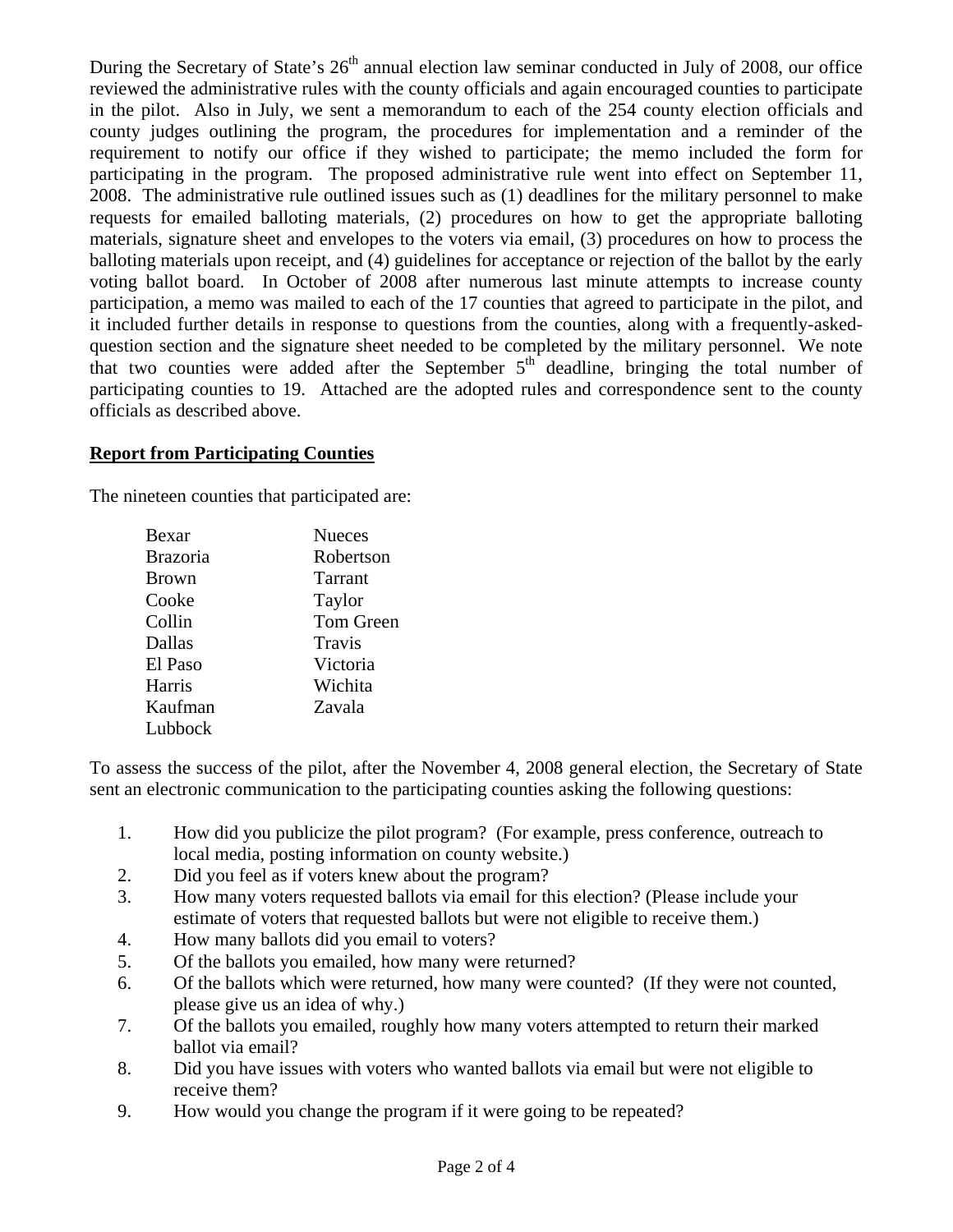10. Overall, how would you rank your experience with the program? (Excellent, Very Good, Good, Fair, Poor) Please include your thoughts and all other comments. Please include your honest assessment of your experience with the program.

All the counties responded and their feedback can be generally summarized as follows:

- Most eligible voters were not aware of the pilot until the county shared the information with them.
- Balloting materials were emailed to 154 voters. (No ballots were emailed in Zavala County.)
- 68 ballots were returned.
- Spouses and dependents of eligible military voters were frustrated that they couldn't participate in the pilot, and many counties suggested that the pilot be expanded to include this population.
- No counties expressed any concern with the security aspects of emailing blank ballots to military voters.
- Several counties expressed a desire to expand the program to all overseas voters, not just overseas military voters with a .mil email address.
- Several counties explained that some of the voters stationed in combat pay zones, faxed the ballot back after it was emailed.

# **Observations from the Secretary of State's Office**

From the perspective of the Secretary of State's Office, most of the observations concerning the pilot were positive. Our observations include the following:

- Military personnel who were able to receive their balloting materials via email after holding out for the awaited mail ballot were excited to have another avenue for voting in the important 2008 presidential election.
- Some counties had difficulty sending electronic ballot communications to the military personnel as many of them had difficulty obtaining access to a scanner to scan the specific ballot style connected to the military personnel's residential address.
- Several overseas military voters whose residences fell within nonparticipating counties would have liked to have been able to participate in the pilot.
- Spouses and dependents of military personnel and federal contractors working overseas (with or without a .mil address) felt the program should have been applied to them as well.
- There was some frustration in getting the communication to the affected military personnel. The information was posted on the following websites: Texas Secretary of State (www.sos.state.tx.us), Federal Voting Assistance Program of the U.S. Department of Defense (www.fvap.gov), and the Overseas Vote Foundation (www.overseasvotefoundation.org), a nonpartisan voter services organization that assists overseas voters. Additionally, the Overseas Vote Foundation sent an email to all email addresses in their database informing them about the program. However, most voters who were eligible to participate in the program were not aware of it.
- County participation in the pilot was limited due to a reluctance on the part of most counties to take on a new obligation in the busy presidential election year. Many counties already felt overwhelmed with the volume of work associated with the 2008 presidential election and felt